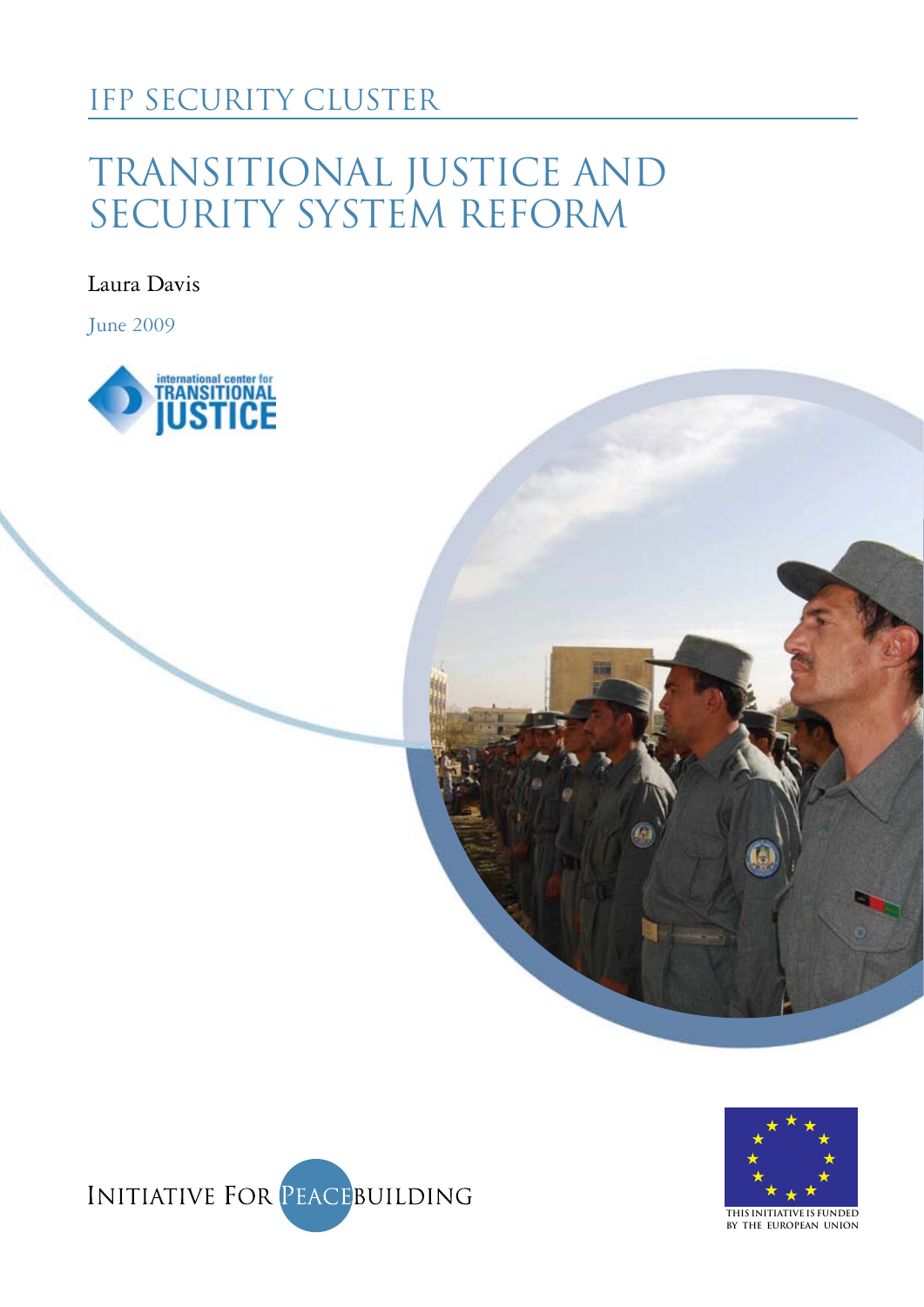#### **About IfP**

The Initiative for Peacebuilding (IfP) is a consortium led by International Alert and funded by the European Commission. IfP draws together the complementary geographic and thematic expertise of 10 civil society organisations (and their networks) with offices across the EU and in conflict-affected countries. Its aim is to develop and harness international knowledge and expertise in the field of conflict prevention and peacebuilding to ensure that all stakeholders, including EU institutions, can access strong independent analysis in order to facilitate better informed and more evidence-based policy decisions.

This document has been produced with the financial assistance of the European Union. The contents of this document are the sole responsibility of IfP/Adelphi Research/ International Alert and can under no circumstances be regarded as reflecting the position of the European Union. To learn more, visit http://www.initiativeforpeacebuilding.eu.

#### **About ICTJ**

The International Center for Transitional Justice (ICTJ) assists countries pursuing accountability for past mass atrocity or human rights abuse. ICTJ works in societies emerging from repressive rule or armed conflict, as well as in established democracies where historical injustices or systemic abuse remain unresolved.

In order to promote justice, peace and reconciliation, government officials and non-governmental advocates are likely to consider a variety of transitional justice approaches, including both judicial and non-judicial responses to human rights crimes. ICTJ assists in the development of integrated, comprehensive and localised approaches to transitional justice comprising five key elements: prosecuting perpetrators; documenting and acknowledging violations through non-judicial means, such as truth commissions; reforming abusive institutions; providing reparations to victims; and facilitating reconciliation processes.

The ICTJ is committed to building local capacity and generally strengthening the emerging field of transitional justice, and works closely with organisations and experts around the world to do so. By working in the field through local languages, ICTJ provides comparative information, legal and policy analysis, documentation, and strategic research to justice and truth-seeking institutions, NGOs, governments and others. To learn more, visit http://www.ictj.org.

© Initiative for Peacebuilding 2009

Cover image: EUPOL Afghanistan. More than 1300 graduates at the Police Academy, November 2008. Credit: Photographic service of the Council of the EU © European Communities

All rights reserved. No part of this publication may be reproduced, stored in a retrieval system or transmitted in any form or by any means, electronic, mechanical, photocopying, recording or otherwise, without full attribution.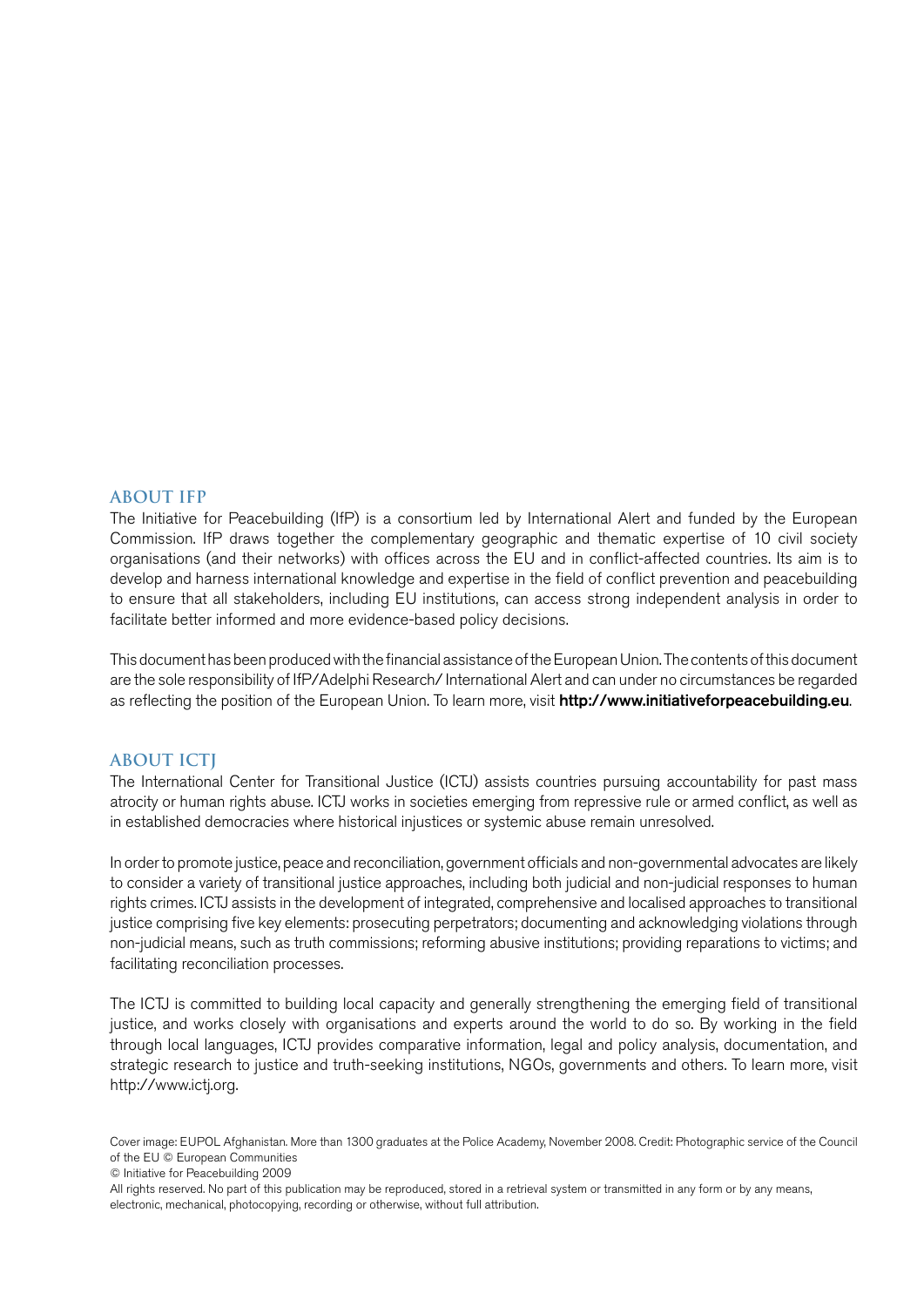# Transitional Justice and SECURITY SYSTEM REFORM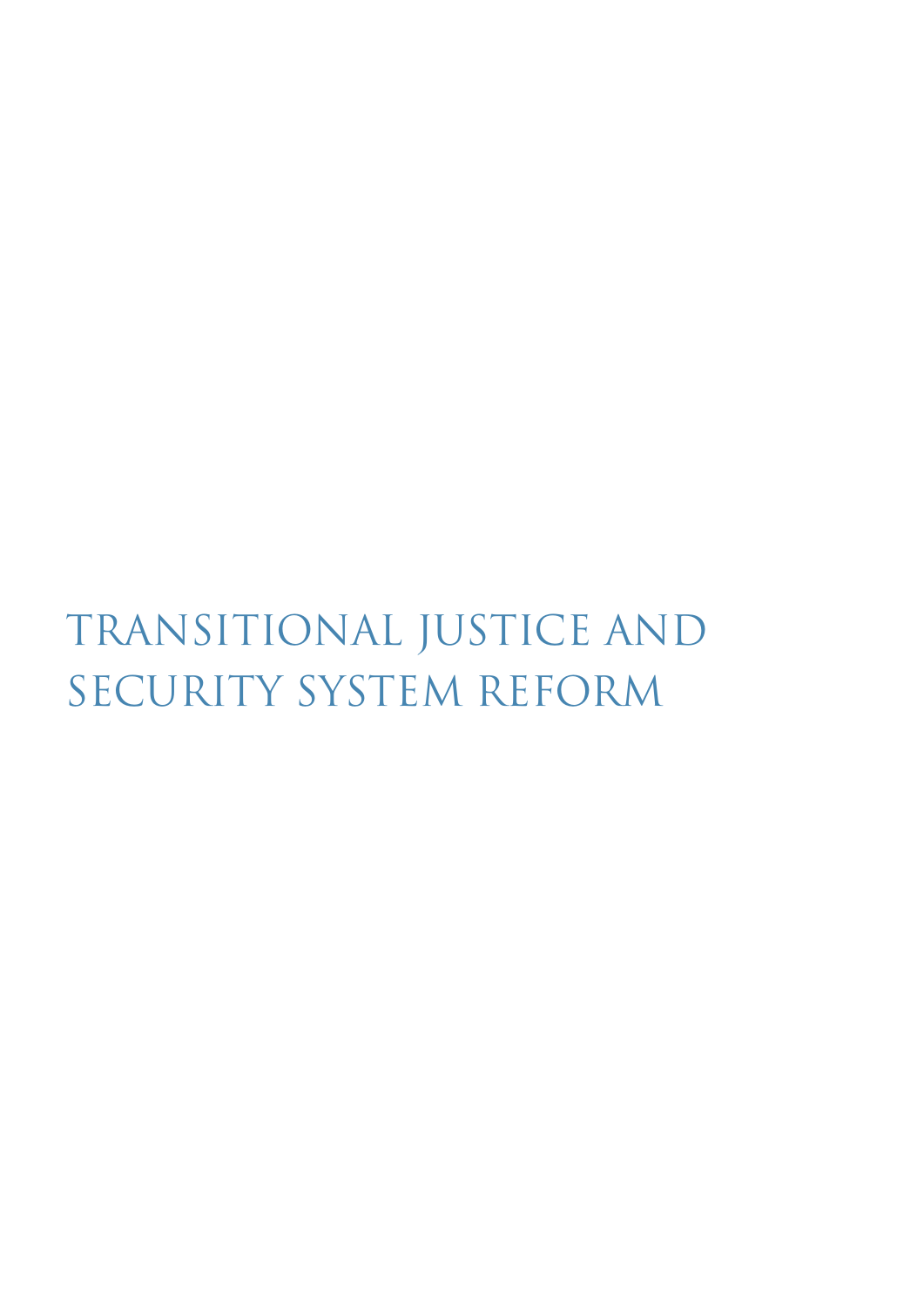### Author profile

#### Laura Davis

Laura Davis is Senior Advisor to the Europe and Africa programmes at the International Center for Transitional Justice. Between 2007 and 2008, she was a Senior Associate based in Kinshasa, and ran the ICTJ's DRC office. She has worked on European affairs, advocacy and fundraising in the conflict prevention/peacebuilding sector for ten years. She was co-chair of the Human Rights and Democracy Network of NGOs, and a member of the Steering Committee of the European Peacebuilding Liaison Office (EPLO). She has published on European integration, transitional justice and peacebuilding, and the DRC. She holds degrees in Modern History from the University of Oxford.

### Acknowledgments

This report is based on four country case studies, published separately by the Initiative for Peacebuilding. I would like to thank the authors of these country case studies for their comments on an earlier draft of this report. The financial support of the European Commission through the Initiative for Peacebuilding (IfP) project is gratefully acknowledged.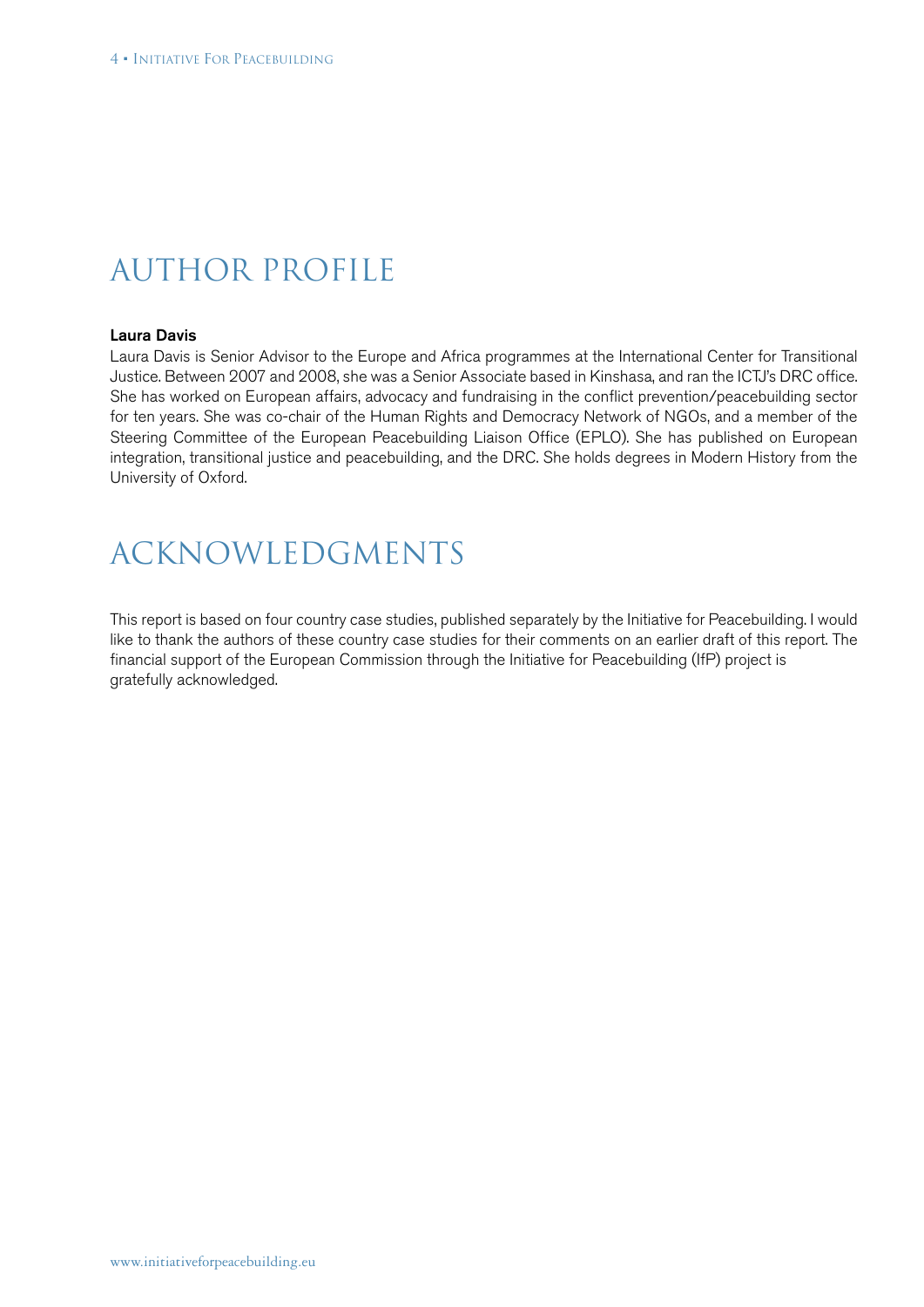# **CONTENTS**

| Acronyms                                                              | 6  |
|-----------------------------------------------------------------------|----|
| <b>Executive Summary</b>                                              | 7  |
| Introduction                                                          | 9  |
| Political and Security Context: Challenges for Security System Reform | 10 |
| Reach of the State's Authority                                        | 10 |
| Ongoing Violence and the Threat of a Return to Violence               | 10 |
| Impunity and Corruption                                               | 10 |
| Transitional Justice and Security System Reform                       | 11 |
| Justice-Sensitive Approaches to Security System Reform                | 12 |
| Vetting                                                               | 12 |
| Main Findings from the Case Studies                                   | 14 |
| Approaches to Security System Reform                                  | 14 |
| Implementation of Security System Reform Programmes                   | 16 |
| Recommendations                                                       | 18 |
| Country Reports                                                       | 19 |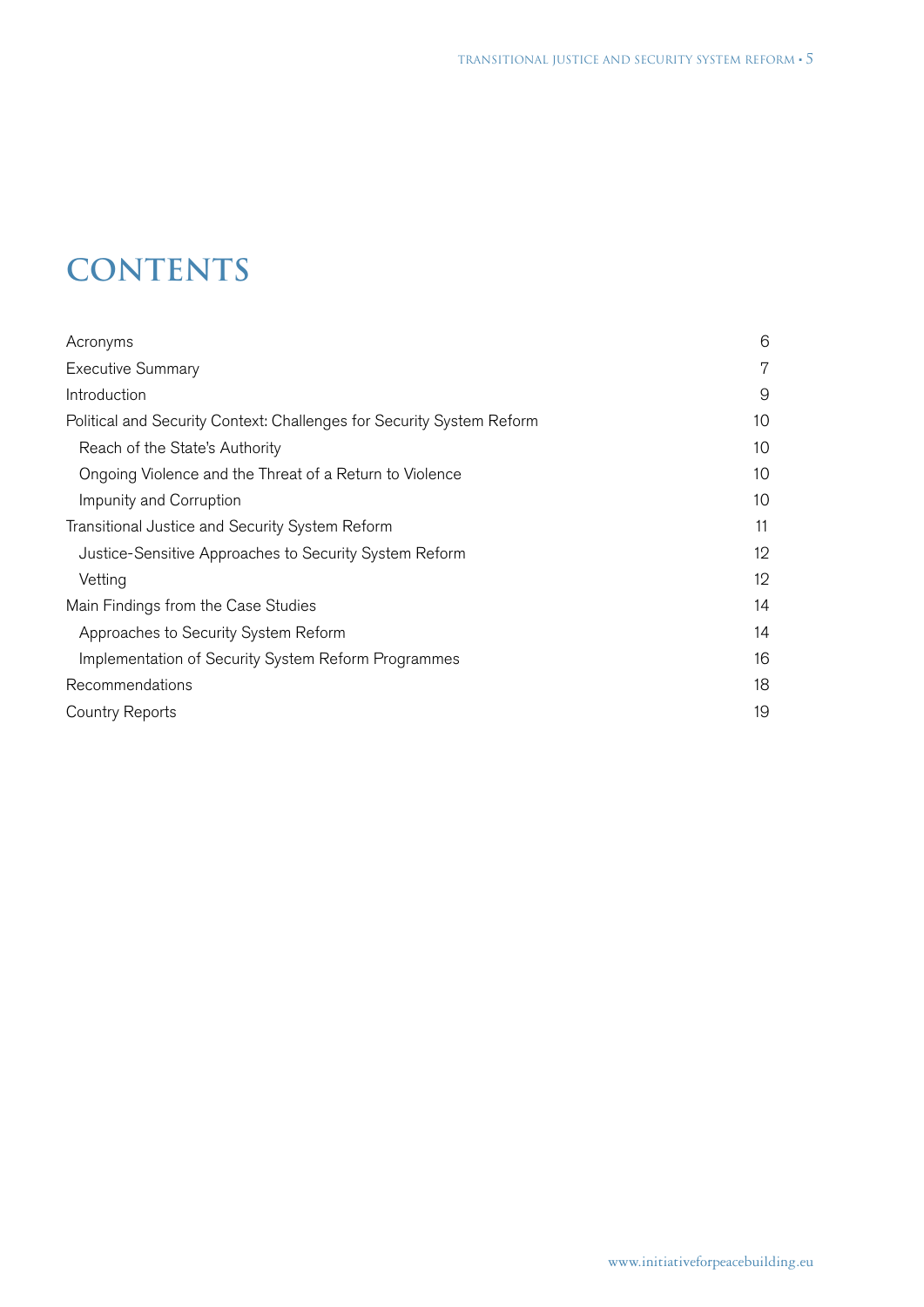### **Acronyms**

| <b>CSOs</b> | Civil society organisations                           |
|-------------|-------------------------------------------------------|
| <b>DAC</b>  | Development Assistance Committee                      |
| <b>DDR</b>  | Disarmament, demobilisation and reintegration         |
| <b>DRC</b>  | Democratic Republic of Congo                          |
| <b>ESDP</b> | European Security and Defence Policy                  |
| <b>ICC</b>  | International Criminal Court                          |
| <b>ICTJ</b> | International Center for Transitional Justice         |
| <b>IfP</b>  | Initiative for Peacebuilding                          |
| <b>OECD</b> | Organisation for Economic Cooperation and Development |
| <b>SSR</b>  | Security system reform                                |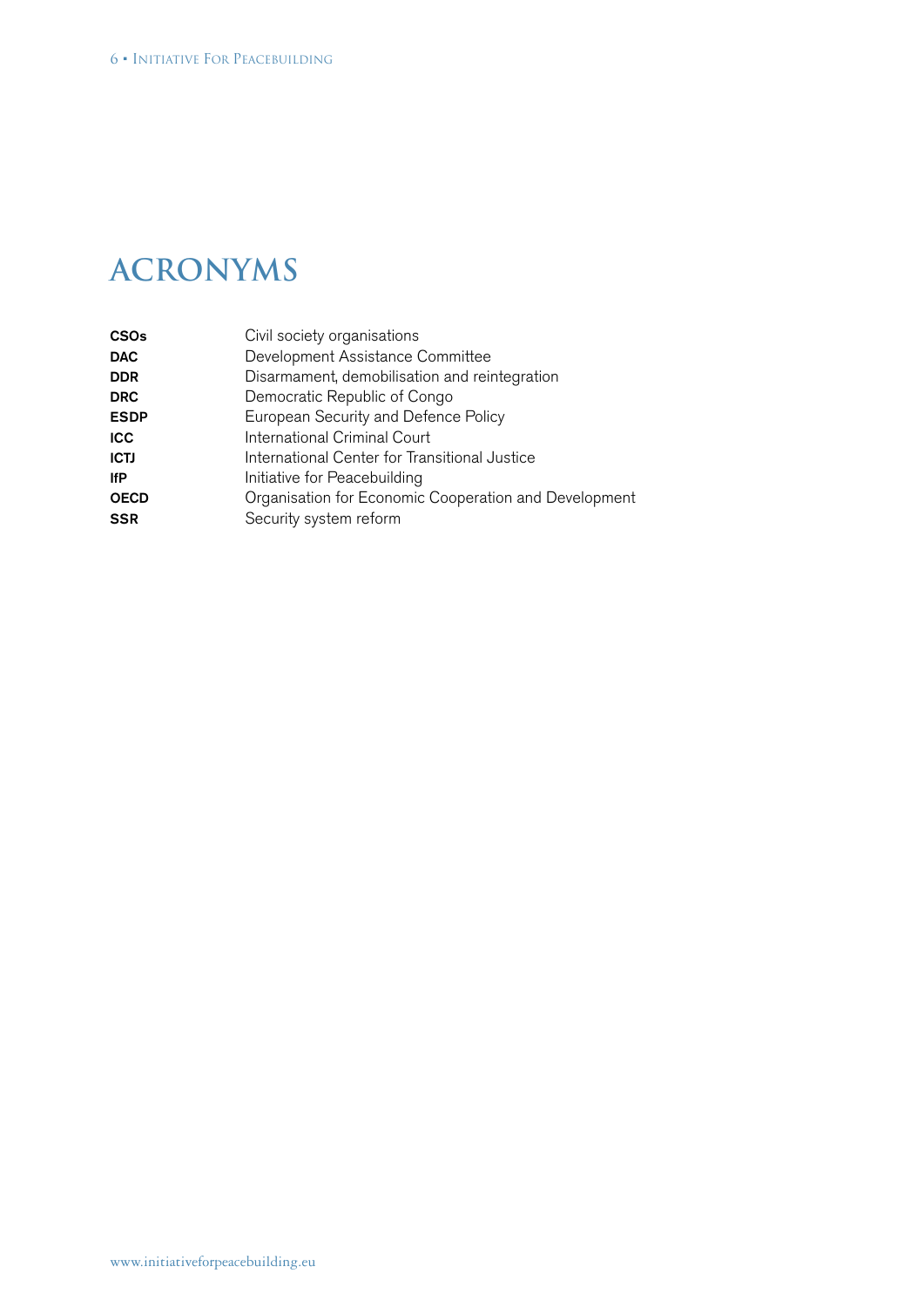# **Executive Summary**

The relationship between transitional justice and security system – or sector – reform  $(SSR)^1$  is understudied, yet both contribute to state-building, democratisation and peacebuilding in countries with a legacy of massive human rights abuse. The security system is fundamental in any democracy for protecting the citizens' rights. Yet in postconflict environments it usually comprises members of the police, military, secret police, intelligence agencies, armed rebel groups and militia – the groups which are often the most responsible for serious and systemic human rights violations during conflict. Reforming the system to ensure security agents become protectors of the population and the rule of law is therefore of the utmost urgency, but the political and security context may pose serious challenges to reform.

Reforming abusive institutions is in and of itself an important component of transitional justice, and it should be accompanied by and be coherent with other transitional justice approaches, such as prosecutions, truth-seeking, and reparations for victims. A justice-sensitive approach to institutional reform recognises that institutions (as well as individuals) provide an enabling environment and bear significant responsibility for massive violations of human rights. Justice-sensitive SSR adds value to broader SSR programmes as it aims to prevent recurrence and repetition of violations by transforming abusive institutions and instilling accountability for past abuses. It will, therefore, form an important part of broader SSR programmes designed to increase the effectiveness of an institution. It puts a particular emphasis on increasing the integrity, accountability and legitimacy of institutions through reform, and on transforming the institution's role in society and its relationship with the population. Empowering citizens – particularly victims and other marginalised groups – is a key component and aims to build civic trust of the population in the institutions, transforming victims into citizens whose rights are known, protected and enforced, and who hold public institutions to account.

This paper draws on research in four very different environments: Afghanistan, Burundi, the Democratic Republic of Congo (DRC) and Timor-Leste. Although effective SSR is highly context-specific, this paper argues that the EU could improve the substance of its SSR programming and implementation by drawing on lessons from these four case studies.

The main recommendations are that:

- • SSR should be seen as part of a broader state-building approach. Emphasis should be put on ensuring coherence between SSR and other transitional justice approaches. SSR projects should consider the whole of the security system, including relevant ministries and the justice system, as well as disarmament, demobilisation and reintegration (DDR) processes.
- Perpetration of crime, including sexual violence, by security agents must be addressed with highest priority. The EU should encourage the prosecution of at least the most serious abusers, preferably through the domestic system.
- The EU should support a justice-sensitive approach, ensuring that accountability for human rights violations is at the heart of SSR programmes. This will include the design and implementation of vetting processes to remove human rights violators and other abusers from the security system. But removing abusive officers is insufficient in itself: internal disciplinary mechanisms and effective civilian oversight are necessary for sustainable reform.

1 For simplicity, SSR denotes both "security sector reform" and "security system reform" in this paper.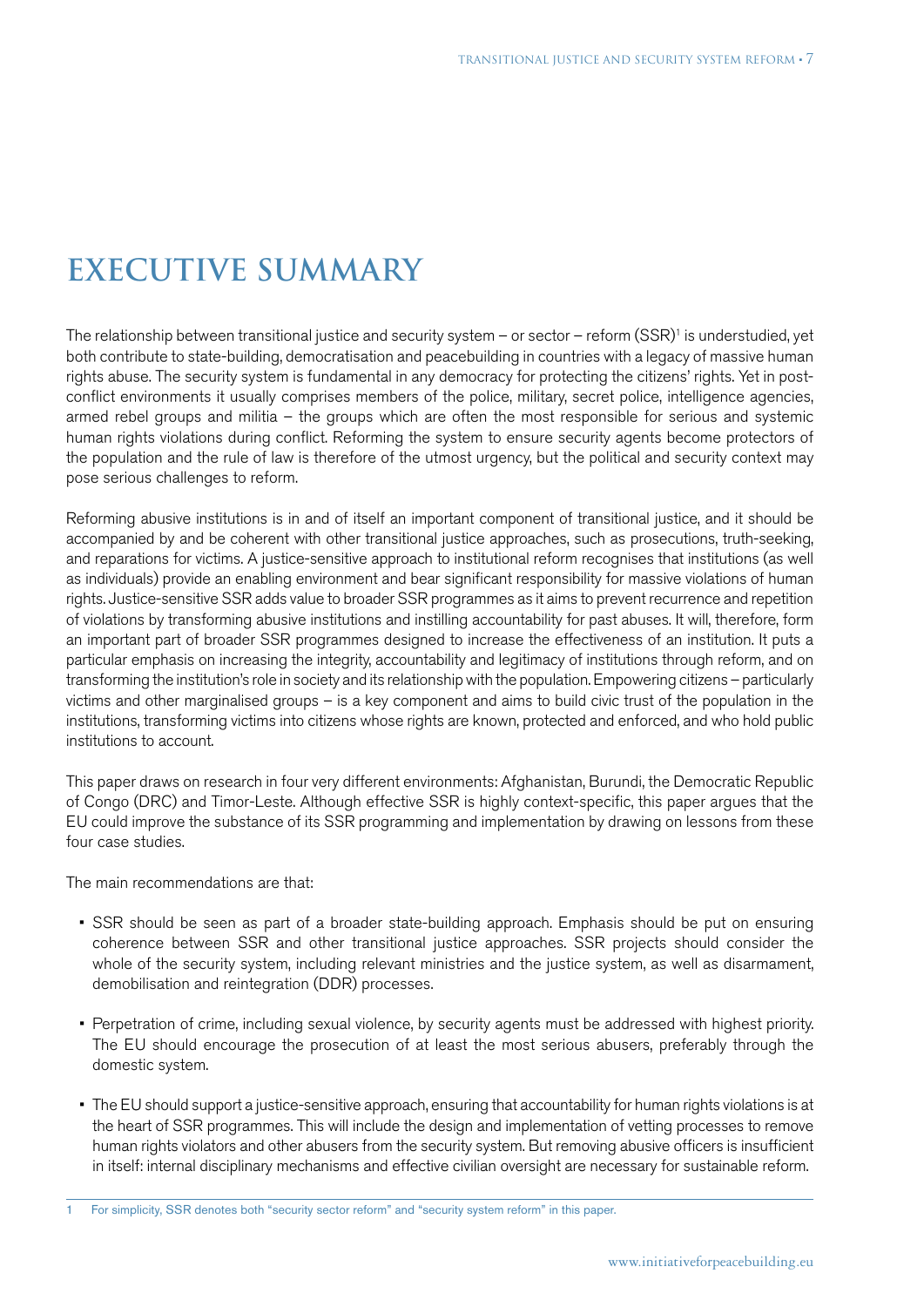• Citizens must be empowered to hold public institutions to account. Creating or restoring civic trust in the institutions is indispensable for sustainable reform.

At the operational level, the following recommendations could improve implementation of SSR programming:

- Programme design must be context-specific and informed by best practice and lessons learnt. It should be based on recognition that reforming the security system in a post-conflict environment is both political and technical, and demands a long-term strategy that is flexible enough to adapt to the changing environment. Commitment should be long term and response should be rapid.
- The national government should drive the SSR process and coordinate programmes, but the EU (and other actors) must insist on principles such as accountability.
- The EU should endeavour to improve coordination between international actors, and especially between the European institutions and Member State interventions. It should seek to overcome challenges caused by the different competencies of the European institutions (a particular concern is the relationship between the European Commission's rule-of-law competences and the EU's engagements in SSR through European Security and Defence Policy or ESDP missions). It should facilitate exchanges between the national government and regional partners where relevant.
- The quality of programming could be improved by the rigorous screening and selection of international staff. They should be trained in transitional justice approaches, and should have an adequate mission length. Security personnel and institutional reform specialists from former regimes or from regional partners may be more appropriate mentors than Europeans and North Americans. All programmes should be evaluated with the participation of civil society actors. They should be gender-sensitive and should ensure that different ethnic groups are equitably represented.

Keywords: Transitional justice, justice-sensitive SSR, European Union, Democratic Republic of Congo, Afghanistan, Timor-Leste, Burundi.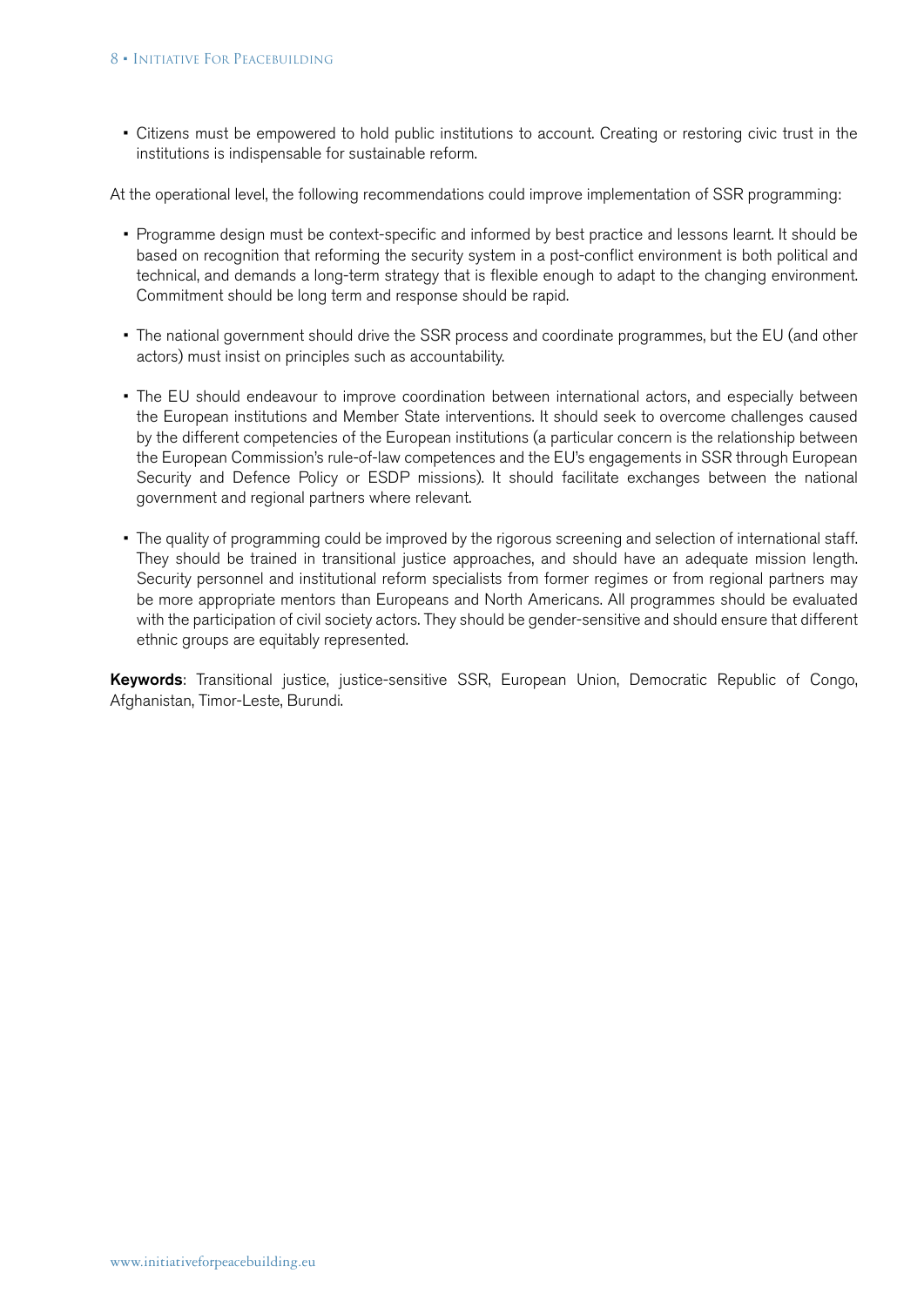# **Introduction**

As part of the Initiative for Peacebuilding (IfP), the International Center for Transitional Justice (ICTJ) conducted research into SSR processes in four different countries: Afghanistan, Burundi, the DRC and Timor-Leste.2

This synthesis paper does not summarise these reports, but draws on the research to discuss the relationships between transitional justice and SSR, and justice-sensitive approaches to SSR. It draws out common themes and highlights recommendations. First, the paper briefly describes the challenges for SSR in the cases under consideration. It goes on to discuss the relationships between SSR and transitional justice and elaborate justice-sensitive approaches to SSR. Finally, the paper draws conclusions and recommendations. By identifying concerns common to the findings in the different countries and security contexts, this paper suggests ways in which applying a justice-sensitive approach may enable the EU to strengthen its contribution to peacebuilding through SSR processes.

<sup>2</sup> For more information on the case studies on which the following analysis is based, please see the "Country Reports" section at the end of this paper.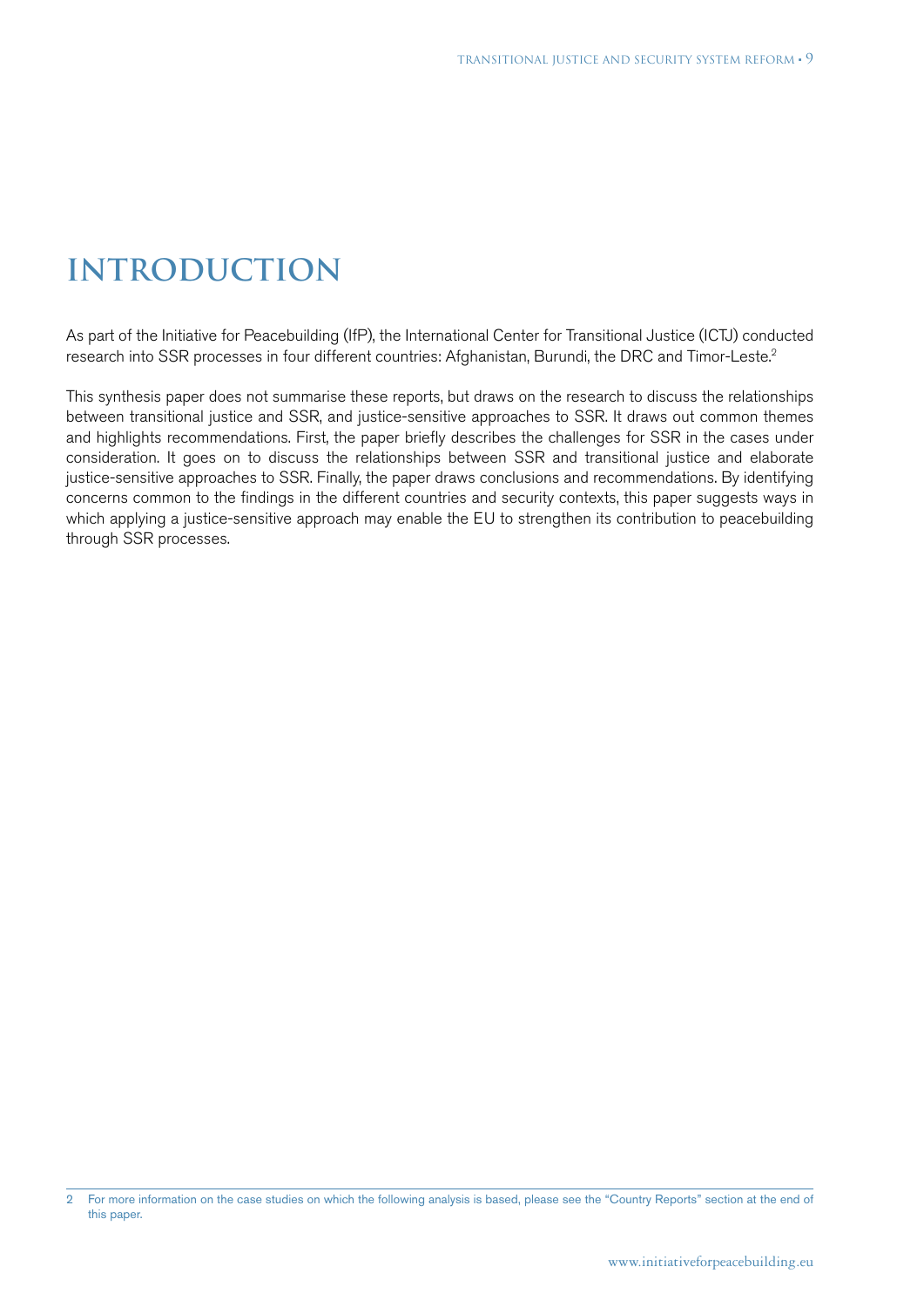# **Political and Security Context: Challenges for SSR**

Each of the case studies examines a country that has emerged from conflict, occupation and/or oppression. The legacies of a violent past represent a serious challenge to state-building and for SSR.

### **Reach of the State's Authority**

Afghanistan and the DRC are fragmented states. The central government does not have complete control over the territory, nor the monopoly of violence. Neither state has a tradition of centralised responsibility for good governance and the safety of the population. State institutions are weak and compromised; often modern and institution-centred modes of governance co-exist with traditional structures, the latter of which may carry more authority with the local population. The justice sector is incapable of delivering justice for the population.

### **Ongoing Violence and the Threat of a Return to Violence**

Ongoing violence between state security agents and non-state actors, or the threat of a return to fighting, has been and is a serious challenge to SSR in all four countries studied. National governments and international actors have allowed a culture of impunity to go unchecked in the pursuit of short-term concerns for stability.

### **Impunity and Corruption**

In Afghanistan, Burundi and the DRC, the leaders of armed groups believed responsible for human rights abuses hold – through election or appointment – positions of power. In many post-conflict environments, former militia members have joined the army as part of a peace deal with no screening of their human rights record, and little training.

The security systems in the countries under consideration are not held accountable for their actions, and are not subject to rigorous democratic oversight. Security agents often lack the basic skills required to do their job. Criminal networks associated with illegal resource extraction (DRC) or the drug trade (Afghanistan) operate within the system. Corruption is endemic in each context. Public trust in the security system is fundamentally undermined by a culture of impunity.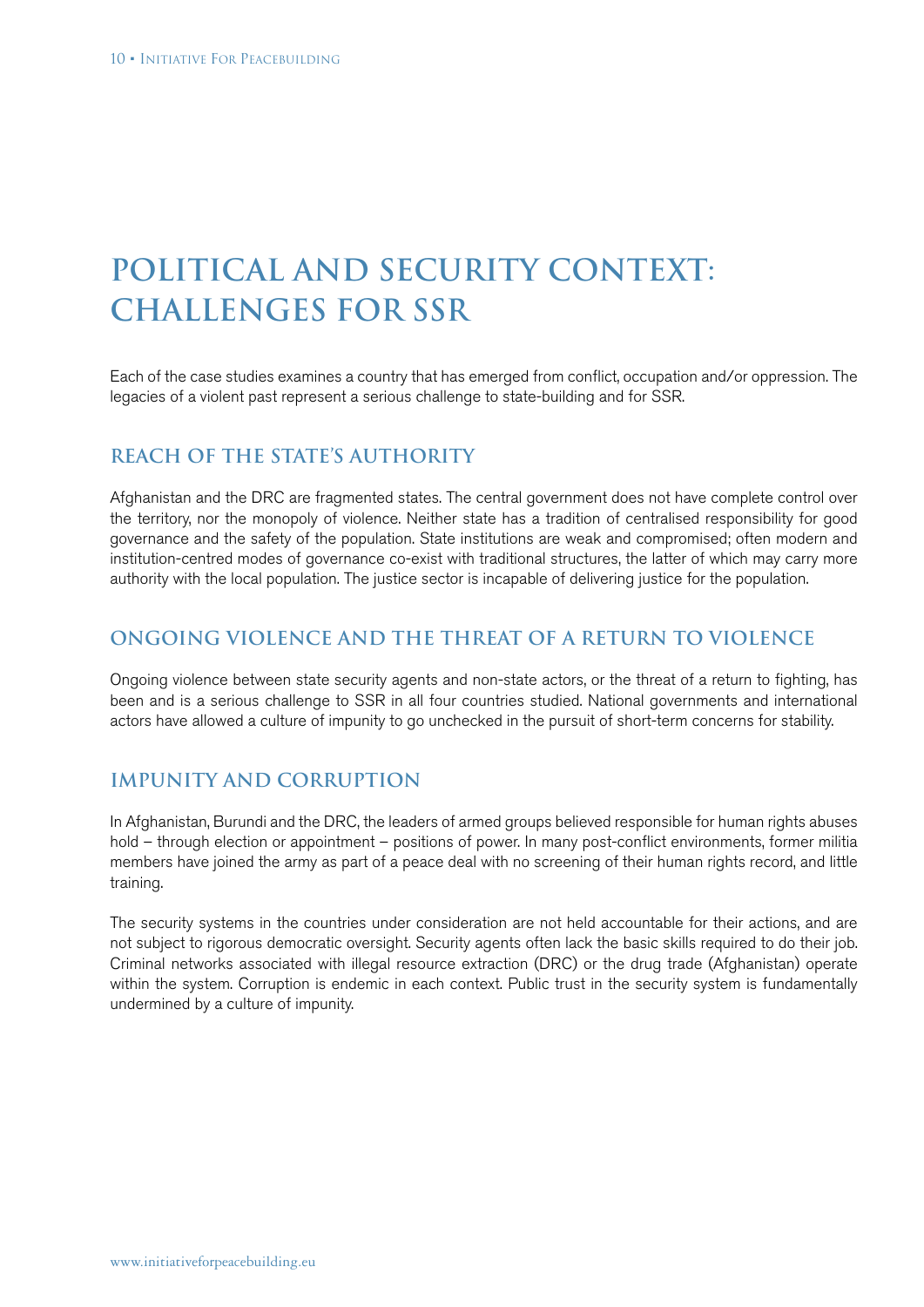# **Transitional Justice and SSR**

According to the Organisation for Economic Cooperation and Development's (OECD) Development Assistance Committee (DAC), SSR should aim for: i) the establishment of effective governance, oversight and accountability in the security system; ii) improved delivery of security and justice needs; iii) development of local leadership and ownership of reform processes; and iv) sustainability of justice and security service delivery.<sup>3</sup> The European Commission states that: 'the objective [of SSR] is to contribute explicitly to strengthening of good governance, democracy, the rule of law, the protection of human rights and the efficient use of public resources'.<sup>4</sup>

Transitional justice aims to deal with the legacy of systematic and massive human rights abuse, recognising and acknowledging victims, and contributing to the processes of peacebuilding and democratisation. It is not in itself a special form of justice, but a set of approaches that seek to bring about justice in extraordinary conditions, usually in transitions from authoritarianism and/or violent conflict, to democracy and peace. A key element of transitional justice is placing the victim at the centre: ensuring that the victims of oppression are recognised as such, are empowered as fully rights-bearing citizens and have their dignity restored to them. Transitional justice approaches include, but are not limited to, prosecutions, truth-seeking, reparations for victims, the reform of abusive institutions and memorialisation.

The Timor-Leste study demonstrates that the desire to support impunity for the sake of short-term stability and reconciliation needs to be carefully weighed against the serious long-term effect that a culture of impunity has on respect for the rule of law, and the effective functioning of law enforcement agencies and institutions, and the government. Long-term stability and security cannot be achieved without a culture of accountability that flows through all public institutions.

The different transitional justice approaches share the same goal, are interrelated and should be designed to mutually reinforce one another. For example, recognising that it would be impossible to prosecute all those guilty of human rights violations during conflict, prosecutions will tend to focus only on those most responsible. Unlike courts of law, truth-seeking measures do not have the authority to impose sanctions on perpetrators. But truth is, of itself, an aspect of justice. By investigating and publicising events that took place, truth-seeking contributes to generating a common historical narrative, key for (re)establishing trust between population groups, and between citizens and the state, but it must not replace or prevent future prosecutions to sanction individuals. Thus, the different processes should reinforce – and not replace – each other; a holistic approach is likely to be most successful in meeting the justice needs of the population. In Burundi, however, there are no linkages between SSR and the wider transitional justice programmes in the country, nor is any opportunity foreseen to create them. The successful prosecution of human rights abusers and other criminals, in addition to SSR, has been identified in both the Afghanistan and DRC case studies as important elements in reform.

As the Timor-Leste study shows, truth-telling, prosecutions and vetting processes must be supported by a longterm strategy to ensure the full implementation of the results of these processes. Without this long-term strategy and commitment, it is likely that these important but often politically difficult accountability measures will never be implemented.

<sup>3</sup> Organisation for Economic Cooperation and Development (OECD) (2007). *OECD DAC Handbook on Security System Reform: Supporting security and justice*. Paris, France: OECD. p.21. Available at http://www.oecd.org.

<sup>4</sup> Commission of the European Communities (2006). *Communication from the Commission to Council and the European Parliament: A concept for European Community Support for Security Sector Reform*, COM(2006) 253 final. p.253.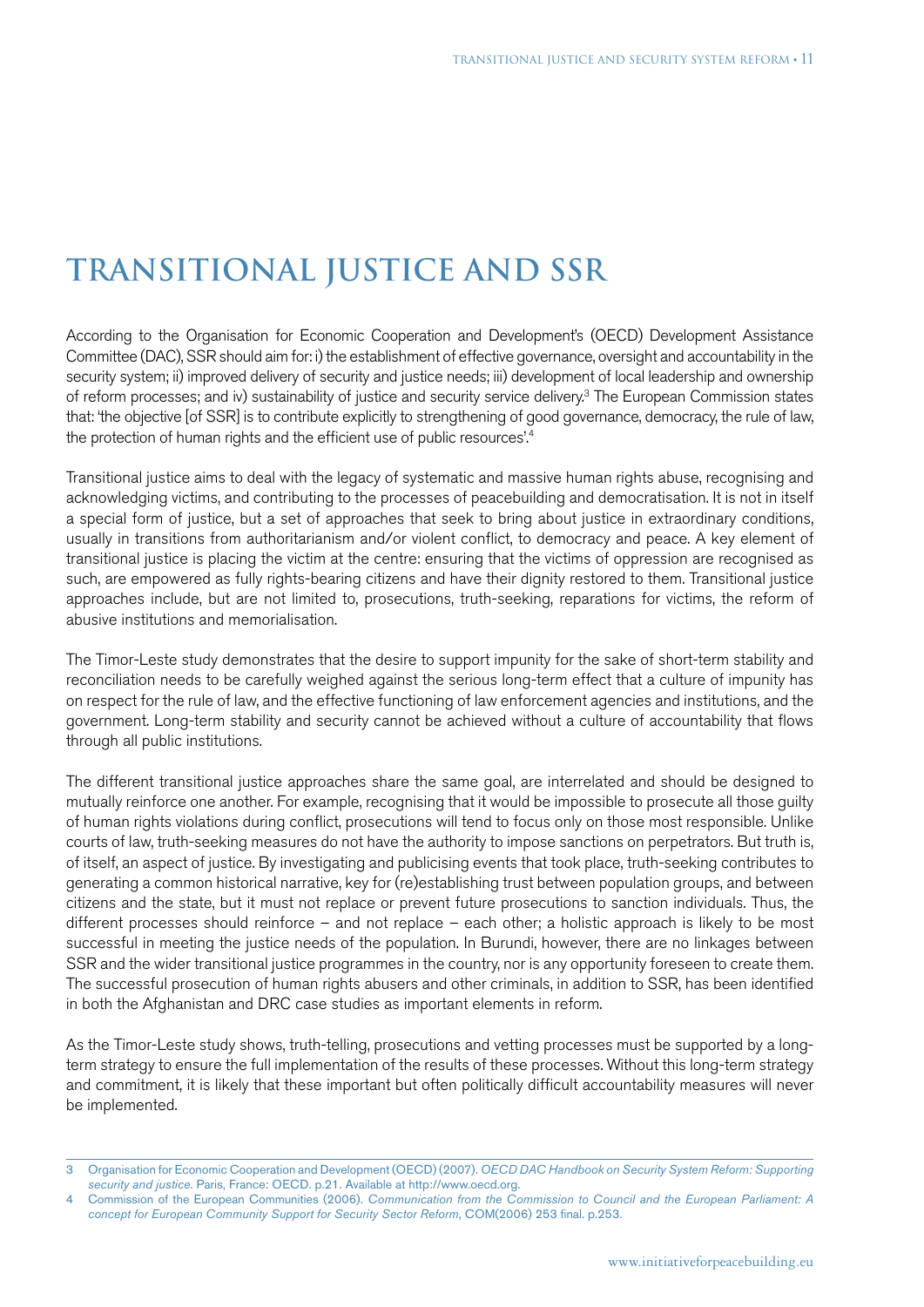### **Justice-Sensitive Approaches to SSR**

Justice-sensitive approaches to SSR are not stand-alone projects, but rather should be an integral part of any transitional justice approach and of SSR projects seeking to establish effective and accountable public institutions. Reform of public institutions may also be a key enabling factor for other transitional justice measures; for example, spoilers within key public institutions may well be able to block efforts to establish the truth.<sup>5</sup>

A justice-sensitive approach to SSR is an important component of transitional justice, particularly where security agents have committed and continue to commit human rights violations. It seeks to reform abusive public institutions in the security system by addressing the past record of the institution, as well as by holding individual perpetrators to account rather than ignoring past abuse. It aims to make the institutions accountable to the population and become protectors –rather than abusers – of all citizens' rights and defenders of – rather than a threat to – the safety of citizens (especially vulnerable populations) and the security of communities. Reforming abusive institutions so that they are accountable to and trusted by the population transforms not only the institutions, but also the people who become fully rights-bearing citizens rather than victims of state oppression.

To achieve these aims, a justice-sensitive approach to SSR focuses on four main areas of reform within a broader SSR programme: building the integrity of the security system; establishing effective accountability; strengthening its legitimacy; and empowering citizens.

The **integrity** of a security system refers to its adherence to the rule of law in the provision of safety and security. This goes beyond building the capacities of the security agency. Crucial elements for building the integrity of an institution will be establishing multiple, overlapping mechanisms and processes for accountability, based on international best practices. Reforms within the institution will include developing professional standards and codes of conduct, accompanied by disciplinary measures to ensure adherence.

Justice-sensitive SSR proposes a more holistic approach to **accountability** than common SSR approaches, establishing accountability for the most serious past abuses as well as for violations committed in the present or future. Holding the institutions as well as individuals accountable for past abuse helps to improve their integrity, legitimacy and effectiveness as public institutions.

The legitimacy of a security system refers to the level of civic trust it enjoys. A legacy of serious abuse fundamentally undermines the legitimacy of the security system. Building the integrity of the security system may not be sufficient in itself to overcome the fundamental crisis of trust that is characteristic of such a legacy. Security institutions can only be successful if they are responsive to the security needs of the public and earn the confidence of the population by treating all citizens fairly and addressing their security concerns effectively. As well as building the integrity of the institution, efforts to promote the legitimacy of the security system may include verbal or symbolic measures (such as memorials, apologies and changing insignia) that reaffirm a commitment to overcoming the legacy of abuse, and an endorsement of democratic norms and values.

Finally, the **empowerment of citizens** is an integral component of a justice-sensitive approach to SSR. Victims of state repression or conflict-related violence and other marginalised or vulnerable groups must become truly citizens with rights, responsibilities and needs that public institutions are called to serve. Efforts to assist subjects of state oppression and victims of violence to recognise themselves as rights-bearing citizens include, among others, empowerment measures such as public information campaigns, citizens' surveys to identify their security and justice needs, and training civil society organisations (CSOs) to monitor the security system.

### **VETTING**

Vetting is part of a justice-sensitive approach to SSR which, when combined with other SSR programmes designed to improve the accountability, functioning and oversight of public institutions, can contribute to both

<sup>5</sup> P. de Greiff (2007). 'Vetting and transitional justice' in A. Mayer-Rieckh and P. de Greiff (Eds.). *Justice as prevention: Vetting public employees in transitional societies*. New York, US: Social Research Council. p.528.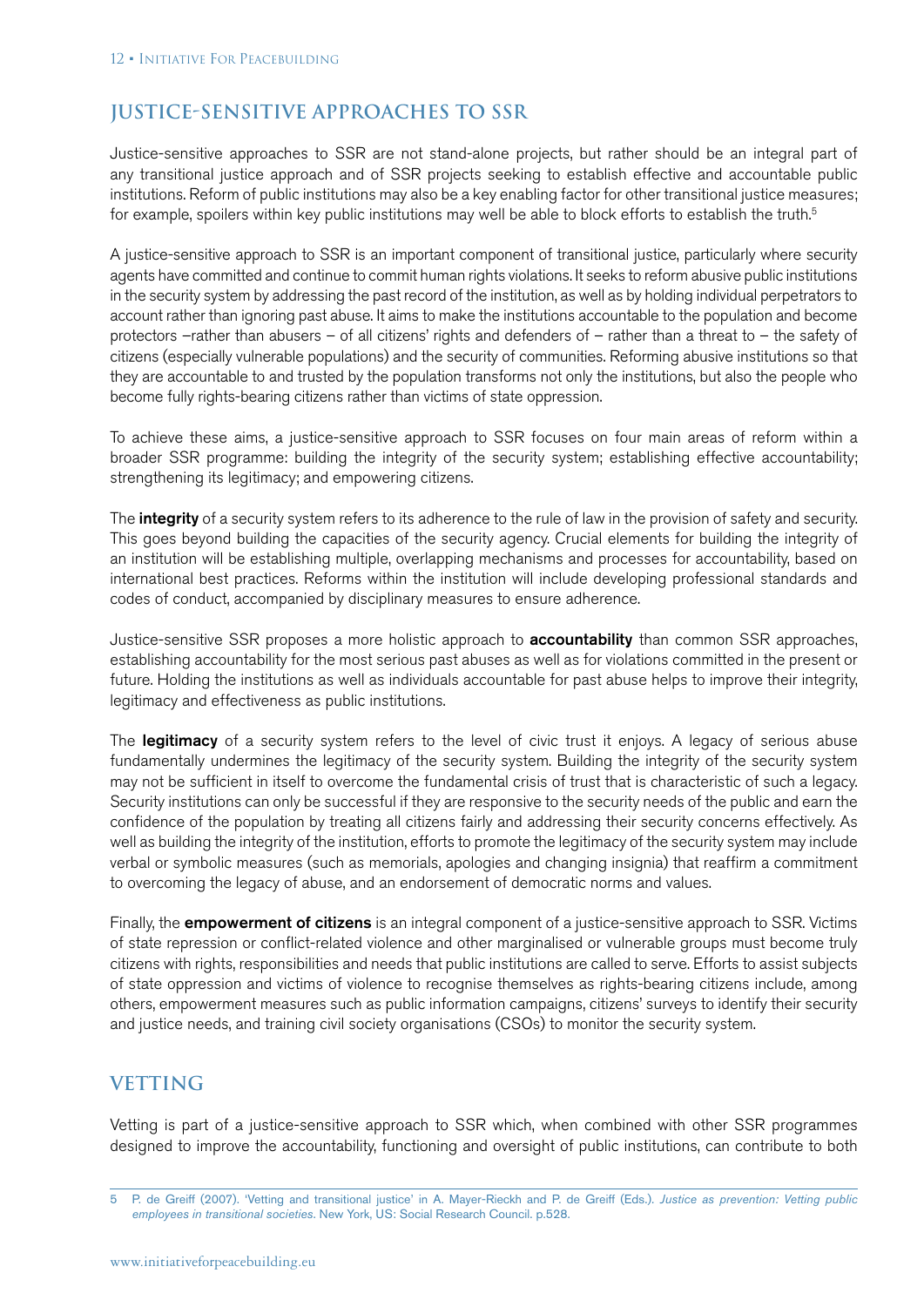building the integrity and the legitimacy of the institution concerned. "Vetting" is used here to mean 'processes [...] aimed at screening public employees or candidates for public employment to determine if their prior conduct (including, most importantly from a transitional justice perspective, their respect for human rights standards) warrants their exclusion from public institutions'.<sup>6</sup> The exclusion of human rights abusers will increase the integrity of the institution by establishing that no one is above the law. But rather than seeing vetting as a one-off process, it should be understood to include developing internal disciplinary processes and external oversight mechanisms to help change the nature of the institution and therefore prevent recurrence of abuse.

Vetting is a measure that, if conducted properly, should contribute to building the integrity of the security institution, increasing public trust in it and empowering citizens. It should also increase the effectiveness of the institution. For example, if women do not report incidents of rape because they fear being raped again by officers at the police station, rapes will go unreported and there can be no investigation, regardless of the technical capacities of the police to investigate the crime. The reputation of the police as human rights abusers therefore directly undermines their capacity to do their job. Thus, removing known abusers from the police, and establishing and adhering to clear disciplinary mechanisms for all officers, demonstrates that human rights abuse is contrary to the ethos of the institution, and that it is punishable and punished. This in turn should contribute to increasing public trust in the police, which is necessary for its proper functioning. If successful and implemented alongside other reform measures, vetting may also interrupt organised irregular and criminal activity within abusive institutions. The lack of clear command and control of the security forces is believed to hide a complex web of illegal economic activities, for example, particularly connected to natural resource extraction and drugs (Afghanistan, DRC), often in collaboration with other armed groups. As long as these informal, powerful and highly lucrative structures continue to exist, they will present a major obstacle to unity of command and control, and democratic oversight. Significant power-bases of influential individuals are therefore likely to be affected by vetting.

Vetting can therefore contribute to broader needs for justice. But the process must itself respect the rights of those vetted: the emphasis on the personal record of each individual is important. There is no single model applicable in every case. Indeed the process of designing a vetting programme needs to take into account a whole range of considerations, including taking decisions on the institutions and positions to be vetted (which must take into account questions of feasibility); the criteria for screening for misconduct; the sanctions for those who are positively vetted (i.e. those who fail to meet the necessary standards); the structure and procedures; the scope of the process; its timing and duration; its justification; and its coherence with other institutional reform and transitional justice measures.<sup>7</sup>

6 R. Duthie. 'Introduction' in Ibid. p.17.

<sup>7</sup> Ibid; See also: UN Development Programme (UNDP) (2006). *Vetting public employees in post-conflict settings: Operational guidelines.*  New York, US: Bureau for Crisis Prevention and Recovery.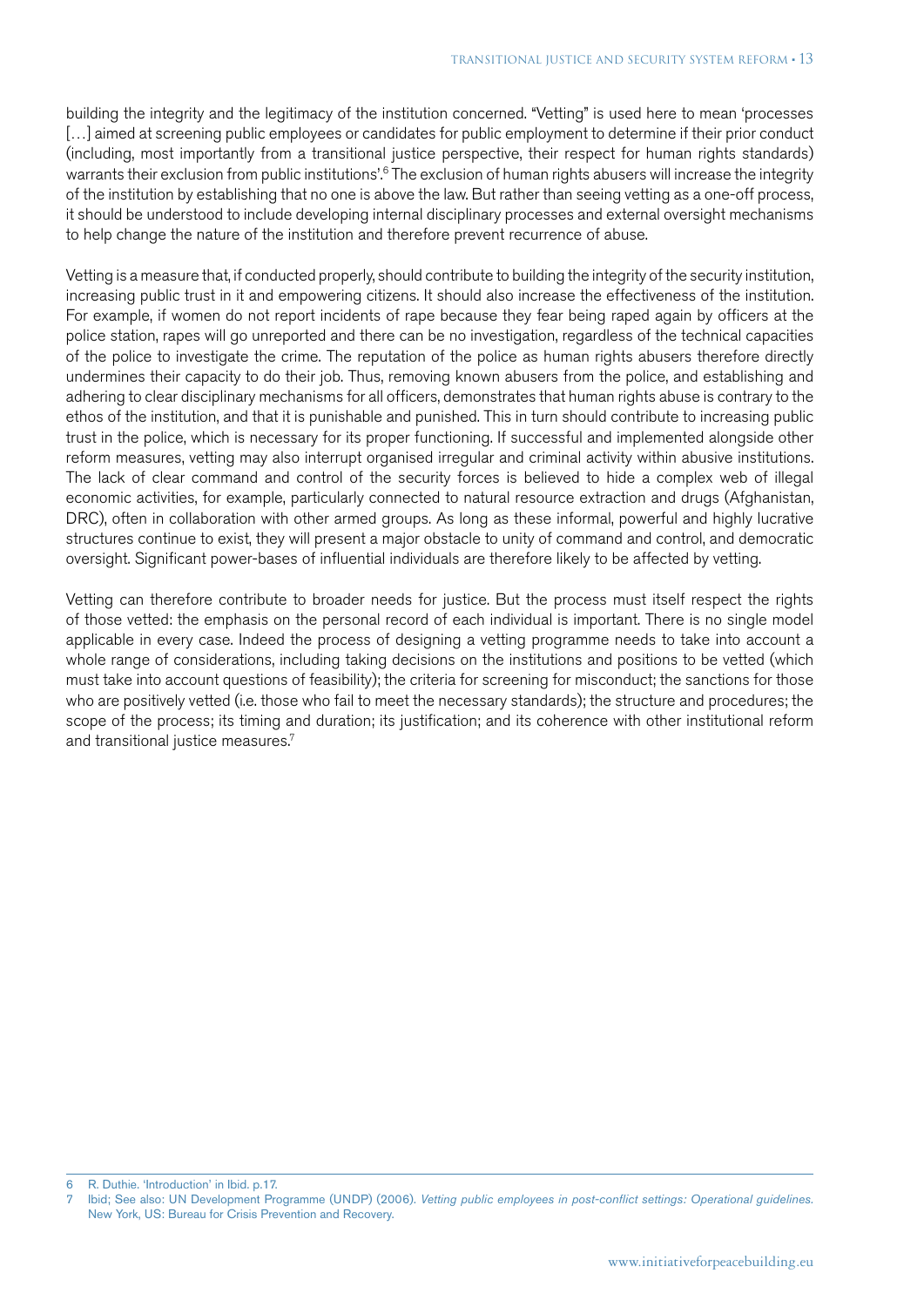# **Main Findings from the Case Studies**

The case studies examined four different countries in which reform of the security system is at different stages. Each case study is different and not all prioritised the same recommendations. This section seeks to draw out common conclusions and recommendations for the EU, which may contribute to more effective SSR programming in the countries under discussion and elsewhere.

### **Approaches to SSR**

Despite the differences in contexts between the different case studies, the authors made similar recommendations for how SSR programming could be improved substantively.

#### **SSR, transitional justice and state-building**

Reforming the security system is an important part of state-building. State-building as a process should emphasise: anti-corruption measures, institution-building and local governance. Meritocratic government should be encouraged through support for democratically-minded people and mechanisms (Afghanistan).

Meaningful SSR will not be possible where a culture of impunity prevails. The Burundi study found that not only has no correlation been established between SSR and transitional justice, but that no opportunity is foreseen to create such linkages. In Afghanistan and the DRC, the national governments should be strongly encouraged to abide by international standards of human rights, particularly regarding due process and the rule of law, and arrest and prosecution of at least the most serious human rights violators and other major criminals. In the DRC, the successful prosecution of men in uniform who have committed crimes of sexual violence is particularly necessary. While the inclusion of sexual crimes in indictments issued by the International Criminal Court (ICC) for crimes committed in the DRC are welcome, international trials cannot replace domestic prosecutions (Afghanistan, DRC).

#### **A holistic approach, incorporating justice sector reform**

The pillar approach to SSR, where each institution within the security system is addressed in isolation from the others, needs to be reconsidered in order to enable a more holistic approach to reform, including of the justice sector (Afghanistan).

For prosecutions to be successful, more international focus is needed on building the institutions of the formal justice system. This may include additional projects on witness protection; legal assistance; smart aid projects enabling women to participate in trials by ensuring the well-being of their families in their absence; court monitors to ensure international standards are met; and persistent follow-up to ensure execution of judgments, particularly of reparation payments to victims (Afghanistan, DRC).

Domestic prosecutions also pre-suppose a police service, or units within the police that are capable of successfully investigating crime. There must be renewed emphasis on training of police in criminal investigations, community policing and literacy (Afghanistan, DRC). Capacity-building of specialised units (for example, to address sexual crime) could be a useful first step in equipping the police with the skills and attitude necessary to meet its obligations to protecting the security of the population (DRC).

SSR programmes need to focus not only on uniformed services but also on building the capacity of legislators to develop effective laws and policies relevant to the security system (Timor-Leste). In Afghanistan, restructuring the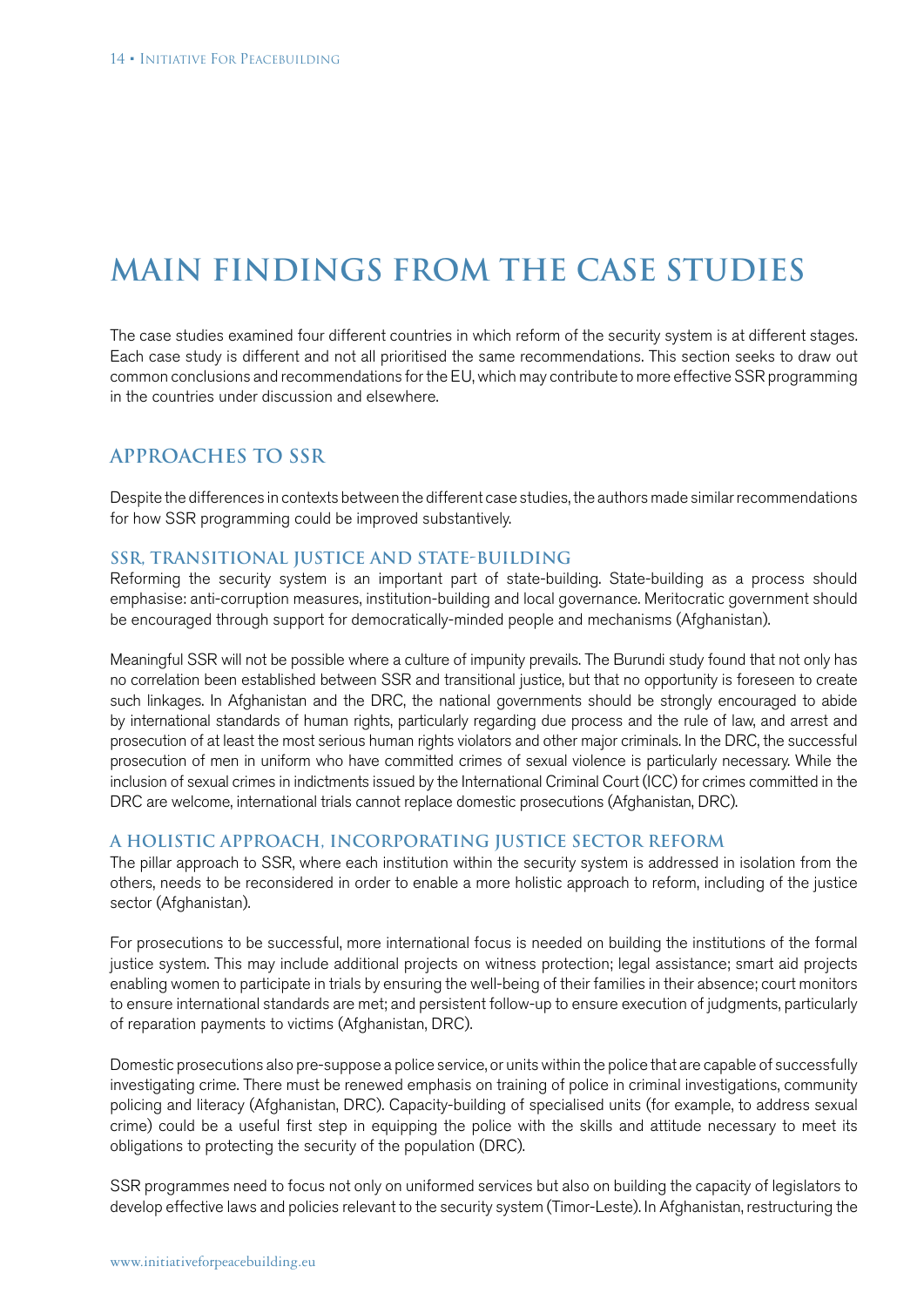Ministry of Interior is necessary, and renewed emphasis needs to be given to ensuring merit-based appointments, adequate pay grades, vetting of senior political appointments and monitoring the reform process.

Currently the DDR of militia and private security firms happens in isolation from SSR projects. This disconnect should be urgently addressed and rectified, as the two processes should be directly connected (Afghanistan, DRC).

#### **Vetting and other reforms to establish accountability and oversight of the security system**

The EU should support a reflection and consultation process with national authorities, the international community and relevant technical experts and other stakeholders to examine in depth what options there may be for rigorous vetting processes, using the human rights records (including for sexual violence) of individuals as a criterion for selection for or exclusion from security services, and to make recommendations for the implementation of such a proposal (Afghanistan, DRC).

It will not be feasible to vet every member of the police or army, so strategic choices will need to be made. It may be most appropriate to vet only the most senior ranks, and/or members of internal disciplinary units. The potential security threat of those excluded from the institutions will also be an element that has to be taken into account. There is no single model applicable to each case, so best practice and lessons learnt from other examples across the world should be carefully examined, including giving adequate attention to the process of designing, as well as implementing, such a process.

As with criminal prosecutions, the exclusion of human rights abusers and other criminals (which may or may not include prosecution, although the possibility of future prosecution should be safeguarded) as a one-off, standalone intervention, is unlikely in and of itself to reform the culture of an institution. Exclusion of abusers must be accompanied by long-term and sustainable reforms, including effective and fair internal disciplinary measures and democratic external oversight. Members of a disciplinary unit would need to be screened on human rights grounds, as well as for competence. These measures will be reinforced by personnel training, not only in professional competence and codes of conduct (for example, regarding rape and sexual violence) (Burundi), but also in human rights. Recruitment procedures must be designed to ensure that the institution reflects the social, ethnic and gender make-up of the community it serves (DRC).

#### **Civilian oversight and empowering the population**

Civilian oversight is crucial for sustainable reform. Abusive institutions are not reformed in a vacuum; their place within society and relationship with the population are transformed. A key element of justice-sensitive SSR is to empower the population and build civic trust in institutions. In Burundi, Timor-Leste and the DRC, the studies found that more priority should be given to engaging the population as a whole in the reform processes in order for these to be sustainable.

Support is needed to ensure increasing transparency through oversight by civil society institutions and by ensuring access to information, properly maintained court records open to the public, legal requirements to report conflicts of interest, and raising public awareness (Afghanistan).

Local communities should be consulted early to determine what their security concerns and needs are, so that reform efforts can be prioritised appropriately. Such consultations allow for a broad definition of security, which for some communities may include economic and social security issues (Timor-Leste). In Burundi, the case study author recommended introducing formal mechanisms to ensure the security needs of communities are taken into account. This includes a participatory forum, including civil society, which would define a common vision for the security system and identify the needs and concerns of the communities. Particular attention will need to be paid to the relationship between women and security institutions, building the capacity of women's associations and networks, and ensuring their participation at the highest level (Burundi, DRC).

The role of the media, in addition to CSOs, is also important: the Burundi case study recommended capacitybuilding for media organisations, so they may hold the security system to account in a professional manner.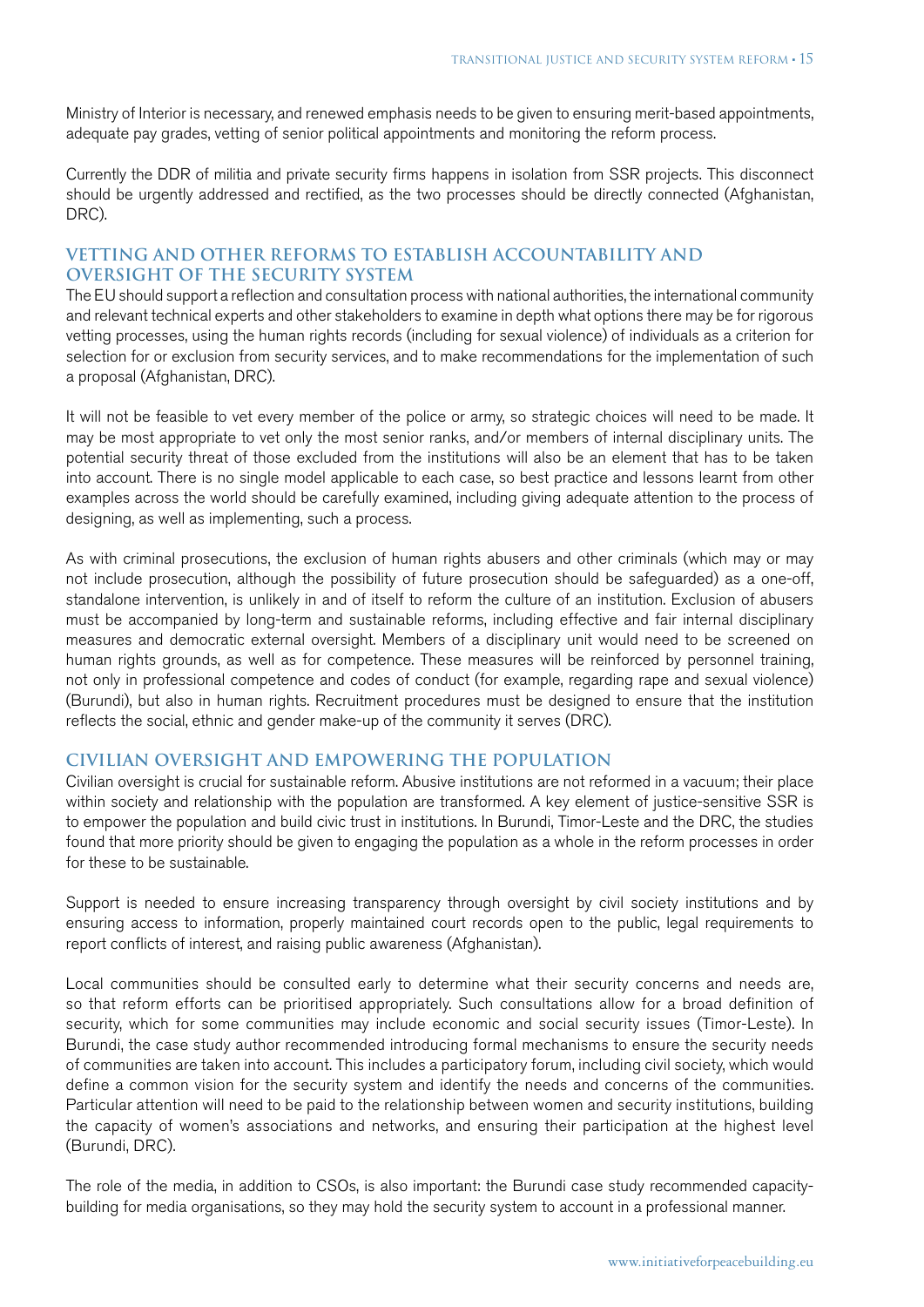### **Implementation of SSR Programmes**

The case study authors also suggested ways in which the implementation of SSR programmes could be improved.

#### **Long-term strategy**

Effective SSR is a long-term process, as capacity-building and reform are not short-term events. SSR strategy, therefore, needs to be long term (often beyond the timeframe of donor contracts or UN mandates). Short-term and ad hoc solutions, such as the establishment of the Afghan Public Protection Force, should be avoided (Afghanistan).

As reflected in all the case studies, long-term SSR is highly context-specific. There is no one right way, and while donors should learn from previous experience, they cannot cut and paste solutions, guidelines or strategies that worked in one country to another.

While SSR programmes must be clearly designed and budgeted, programme designs must include sufficient flexibility to allow the implementers on the ground the flexibility they need to adjust to changing circumstances. Multi-year programmes can quickly become inappropriate in such dynamic post-conflict settings (Timor-Leste).

As well as sustained involvement, a quick response is important: results are easiest to achieve if work starts quickly, so as to begin filling the void immediately. The longer the process takes to start, the more likely it is that decisions and reforms will be made in the meantime that will be difficult to correct. A first phase rapid response is best, as long as it allows for flexibility and for context-specific reforms to be integrated in the longer term. This also applies to personnel: important positions related to SSR need to be filled quickly (Timor-Leste). International donors should guarantee an adequate mission length for their staff (Burundi).

SSR programmes should be flexible enough to take advantage of opportunities that arise in the changing political and security contexts. For example, in Burundi future integration of the *Parti pour la liberation du peuple hutu – Forces nationales de libération* (Party for the Liberation of the Hutu People – National Forces of Liberation, or PALIPEHUTU-FNL) might break the political deadlock on SSR. The elections (scheduled for 2010) could provide the opportunity to develop a post-electoral forum to define a holistic approach to SSR, going beyond a sectoral approach and considering a systematic way of consolidating peace in Burundi.

Local elections are also planned in the DRC in 2009 and should be used as a means for mobilising public opinion to pressure the elites to engage effectively in reform initiatives. The results of the UN Mapping Exercise (expected mid-2009) could provide a catalyst for deeper engagement in SSR and transitional justice (DRC).

#### **Coordination of SSR programmes and of international actors**

Local governments should decide which police, military and judicial systems they would like to build, and what their underlying philosophy should be. They may need international help to understand various systems and philosophies, but the choice should be theirs. Then they can choose who is best to help them implement and build institutions on that basis (Timor-Leste). However, a lack of common military or police doctrine in certain organisations (EU, UN) is also identified as a problem for capacity-building projects (DRC, Timor-Leste).

Coordinating SSR programmes is a challenge in each of the cases studied. Indeed, even identifying the range of SSR programmes in operation can be a challenge (Burundi). The national government may be the best coordinator of SSR initiatives. However, this means that early efforts need to focus on raising the capacity of the local government to make SSR decisions and coordinate between the various relevant aspects of the government and the donors. While the SSR process must be locally owned, donors should assert important principles in their programmes – such as the need for accountability – which must be strongly defended and not surrendered too easily for the sake of political expediency (Timor-Leste).

In Afghanistan, the lead-nation approach to SSR and reconstruction in general reduced coordination between EU actors, and between EU and other actors. While EU actors may be better coordinated in Burundi and the DRC, they still lack a common strategic, or vision-based, approach. Coordination between the EU and other actors (such as the UN and US) is difficult (Afghanistan, DRC).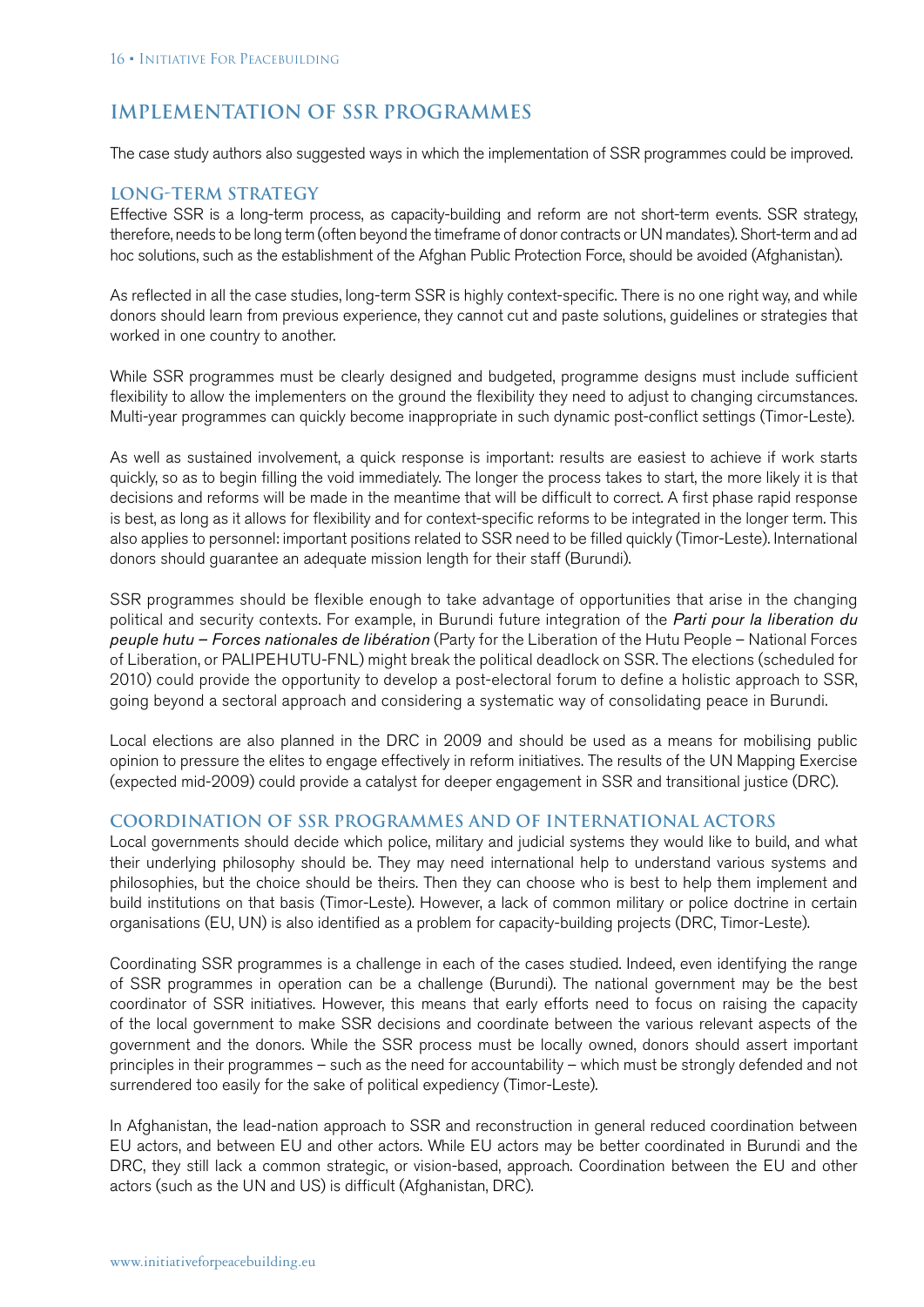In Burundi, the mandates and relationships between the two coordinating bodies should be clarified. This may include merging the parts of the *Cadre Stratégique de Lutte Contre la Pauvreté* (Strategic Framework for the Fight Against Poverty) and the *Cadre Stratégique de Consolidation de la Paix* (Strategic Framework for the Consolidation of the Peace), which deal with the same sectors. The capacity needs of each (and the level of participation in each) can then be determined. In Afghanistan, the continuing disparity between US and European efforts in police reform needs to be overcome. The establishment of the International Police Coordination Board is a step in the right direction, but it will need continued political and secretariat support.

Regional partnerships should also be considered, such as increased linkages between the Afghan and other South Asian security institutions, as their context is more relevant to Afghanistan than the European or North American institutions.

#### **International staff**

International experts and advisors need to be carefully screened to ensure that they represent and promote the type of security system the international community wants to help build (Timor-Leste). They should also receive training in transitional justice (Burundi).

#### **Gender awareness**

International donors, such as the EU, should ensure gender sensitivity in their programming by recruiting a gender expert to inform programming by different EU actors (Burundi).

More links should be made with Sunni Arab countries (particularly Egypt and Morocco), and with prosecutors and women from countries where they have had experience of women's activism, so as to ensure women's rights (Afghanistan).

#### **Training and mentoring**

Members of the security services should be trained in the basics of transitional justice as well as in aspects of reintegration into society before demobilisation (Burundi). Training police in human rights and women's rights training should be reemphasised in Afghanistan.

Former police trained in previous regimes can be brought back as mentors or advisors in preference to foreign mentors. A new integrated approach to police building, including through the use of expertise of police in neighbouring south Asian countries, should be encouraged (Afghanistan).

#### **Evaluation**

All studies found that there should be more impact evaluation of SSR programmes, which should involve CSOs (Burundi, Timor-Leste). In Burundi, all EU and Member State SSR programmes should be evaluated together to assess what impact technical assistance has had. If such an evaluation were to use a participatory approach (including civil society) and be gender-sensitive, it could enable more of the communities' security concerns to be included in SSR programmes.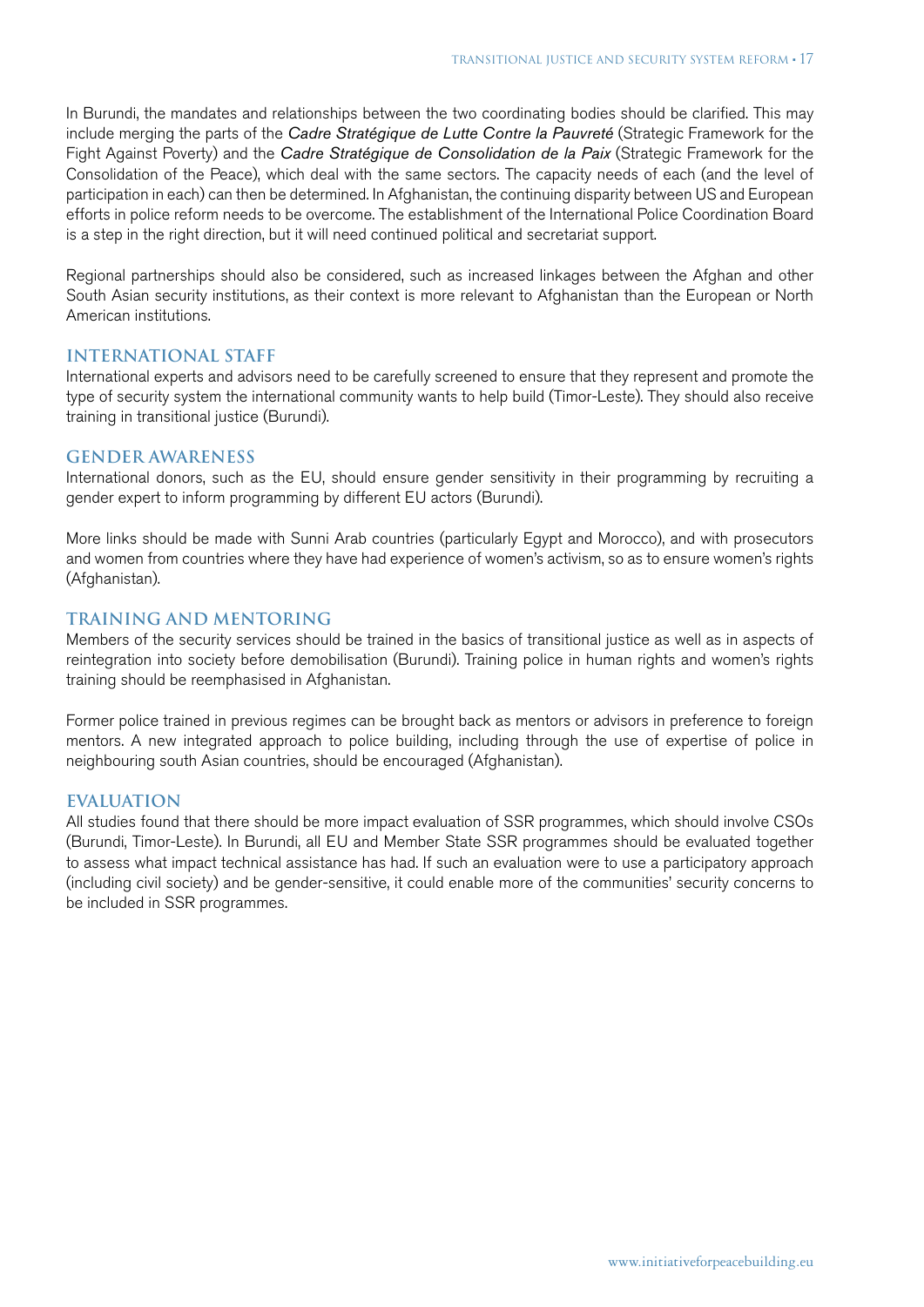### **Recommendations**

Adopting the following recommendations would strengthen the EU's approach to SSR in countries with a legacy of massive human rights abuse:

- • SSR should be seen as part of a broader state-building approach. Emphasis should be put on ensuring coherence between SSR and other transitional justice approaches. SSR projects should consider the whole of the system, including relevant ministries, the justice system, and DDR processes.
- • Perpetration of crime, including sexual violence, by security agents must be addressed with highest priority. The EU should encourage the prosecution of at least the most serious abusers, preferably through the domestic system.
- The EU should support a justice-sensitive approach, ensuring that accountability for human rights violations is at the heart of SSR programmes. This will include the design and implementation of vetting processes to remove human rights violators and other abusers from the security system. But removing abusive officers is insufficient in itself: internal disciplinary mechanisms and effective civilian oversight are necessary for sustainable reform.
- • Citizens must be empowered to hold public institutions to account. Creating or restoring civic trust in the institutions is indispensable for sustainable reform.

The following recommendations could improve implementation of SSR programming:

- Programme design must be context-specific and informed by best practice and lessons learnt. It should be based on recognition that reforming the security system in a post-conflict environment is both political and technical, and demands a long-term strategy that is flexible enough to adapt to the changing environment. Commitment should be long term and response should be rapid.
- The national government should drive the SSR process and coordinate programmes, but the EU (and other actors) must insist on principles such as accountability.
- The EU should endeavour to improve coordination between international actors, and especially between the European institutions and Member State interventions. It should seek to overcome challenges caused by the different competencies of the European institutions (a particular concern is the relationship between the European Commission's rule of law competencies and the EU's engagements in SSR through ESDP missions). It should facilitate exchanges between the national government and regional partners where relevant.
- The quality of programming could be improved by:
	- Rigorous screening and selection of international staff. International staff should be trained in transitional justice approaches and should have an adequate mission length;
	- All programmes should be evaluated with the participation of civil society actors;
	- All programmes should be gender-sensitive;
	- Security personnel and institutional reform specialists from former regimes or from regional partners may be more appropriate mentors than Europeans or North Americans; and
	- Programmes should ensure that different ethnic groups are equitably represented.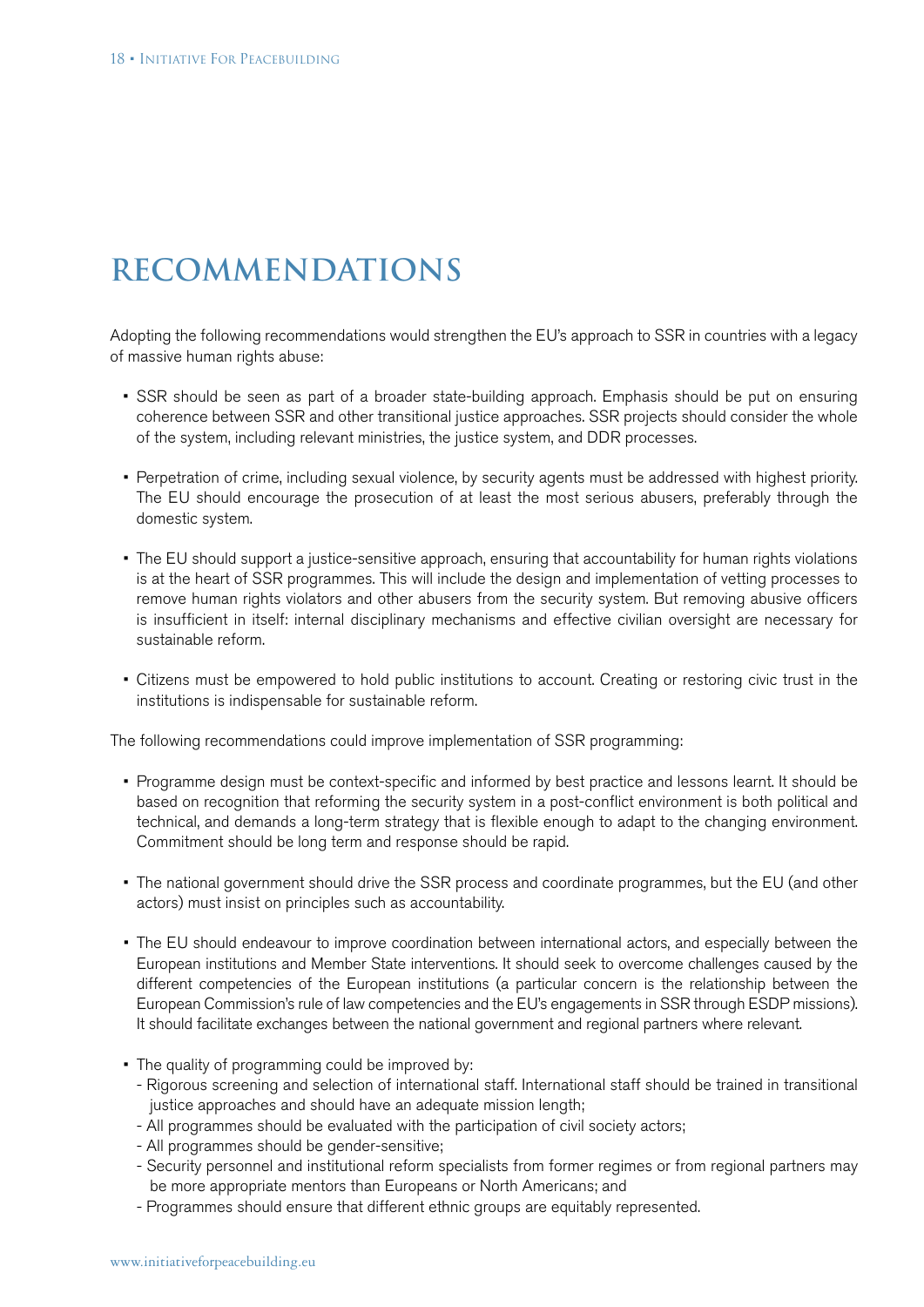# **Country Reports**

Ayub, F., Kouvo, S., and Wareham, R. (2009). *Security sector reform in Afghanistan.* Security Cluster, Initiative for Peacebuilding*.*

Davis, L. (2009). *Justice-sensitive security system reform in the Democratic Republic of Congo*. Security Cluster, Initiative for Peacebuilding.

Mora, S. (2008). *La Réforme du Secteur de Sécurité au Burundi: Coordination des acteurs internationaux, prise en compte des besoins et des préoccupations des communautés au sein de leurs programmes et liens avec d'autres processus clés associés à la réforme du secteur de la sécurité*. Security Cluster, Initiative for Peacebuilding.

ICTJ (2009). *Security sector reform in Timor-Leste*. Security Cluster, Initiative for Peacebuilding.